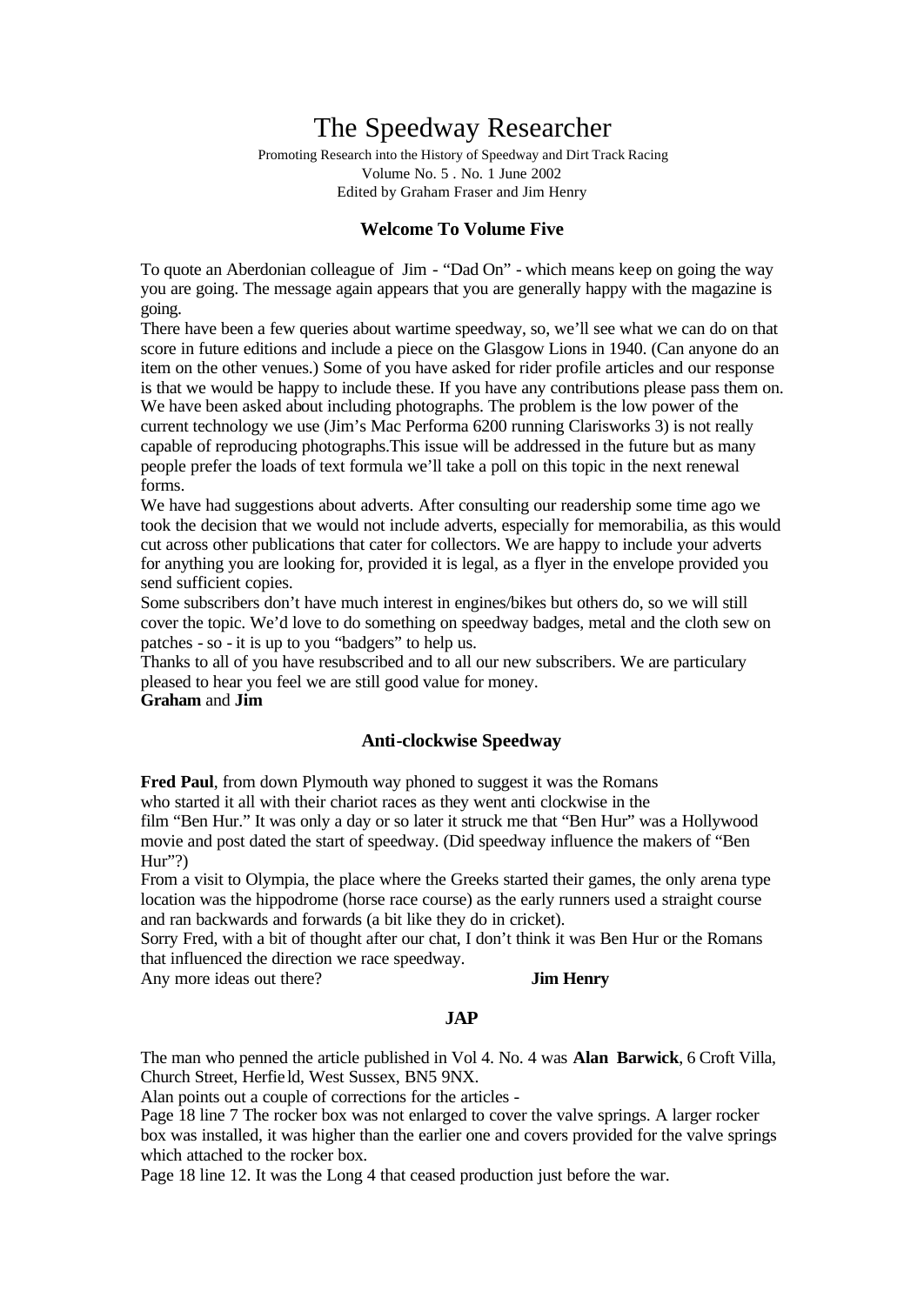Alan has few bits to add to the item which may lose the non-mechanical amongst our readers and for which we apologise.

The JAP logo first apeared on the timing case in 1931.

According to Jeff Clew the inlet manifold got its 12.5degree down draught on the off side in 1933 when it became a long 4 and at the end of 1933 the rotary crank case breather was done away with. Alan considers the downdraught came a little later because he has a photograph which shows a horizontal inlet manifold on the off side before the downdraught. He also recalls from some source that the long 4 was still in production in 1938 and would think it still retained the the rotary crankcase breather because he does not think the factory would cast different crankcases for this engine.

According to Jeff Clew the long 5 was introduced in 1935 because the long 4 was having leaks at the cylinder head gasket and the extra bolt holding the head down cured this. (For the non-mechanical the leaks were probably caused by the very high pressures resulting from the high compression ratio or the piston squashing down of the air / methanol mixture in the engine cylinder from (say) sixteen sizes to one.)

Alan had a couple of JAP engines with the rotary valve in the bottom of the crankcase (The crankcase is the bottom of the engine which is fixed into the frame of the bike. It houses the flywheels and the crank which changes the up and down movement of the piston into the rotational movement. The piston is linked to the flywheels by the connecting rod.) and partly because of these valves causing pressure to build up in the crankcase and partly because of the lack of an oil ring on the piston which would stop oil sqeezing up past the piston, these engines were prone to oiling up the sparking plug.

Alan modified his engines but wonders how the contemporary riders coped with the problems of plugs oiling up.

Alan believes that in his article he expalined how to date engines by the letter ater the oblique stroke on the engine number. If you see a 4 stud crankcase without a drip tray at the bottom of the engine i.e. with a horizontal drain pipe coming out of the side of the oil box below the timing case instead and the letter after the oblique stroke stamped on the top of the lug in front of the engine is R,V, F, O, or G it will be 1935 - 1939. R = 1935, G = 1939, D = 1934  $\&$  $Z = 1933$ .

## **Birmingham Brummies 1948 : A Memorable Season**

We thank **Philip Pike** of Arthur House, Tai Arthur, Penisarwaen, Caernarfon, Gwynedd, LL55 3PN for the following contribution. **Editors**.

When in 1947, Birmingham finished fourth out of eight teams, twelve points adrift from the champions, Middlesbrough, astute Promoter Les Marshall realised it was time for a change. Les moved on pre-war favourites Phil "Tiger" Hart and Bob Lovell along with Laurie Packer and Mick Mitchell. Brian Wilson also moved on going back to his parent club Belle Vue. The Brummies promoter retained only three riders, Stan Dell, Ernie Appleby and Dick Tolley and had first call on the services of Roy Dook.

Into the team came Doug McLachlan from Newcastle, Buck (Keith) Whitby (West Ham), Charlie May (Wembley), Jimmy Coy (Wimbledon) and Geoff Bennett, a Birmingham asset who came back from Cradley Heath. The new look side were skippered by Stan Dell. The opening National League Division Two (NLD2) fixture was at home to newcomers Edinburgh who were very understrength and they were comprehensively beaten 59 - 25 over 14 heats. Both McLachlan and Bennett scored what we now call paid miaximums but 1948 was in the pre-bonus point era.

If Brummies supporters thought this augured well for the future they were in for a shock. Their team lost the next four matches. They lost 34 - 50 at Norwich, lost by a thumping 19 - 65 at Bristol which were fair margins. However the real shock was their 39 - 44 defeat at home at the Alexander Sports Stadium in Perry Barr at the hands of Bristol. The final defeat of the four was a humiliating 18 - 65 at Middlesbrough by the 1947 champions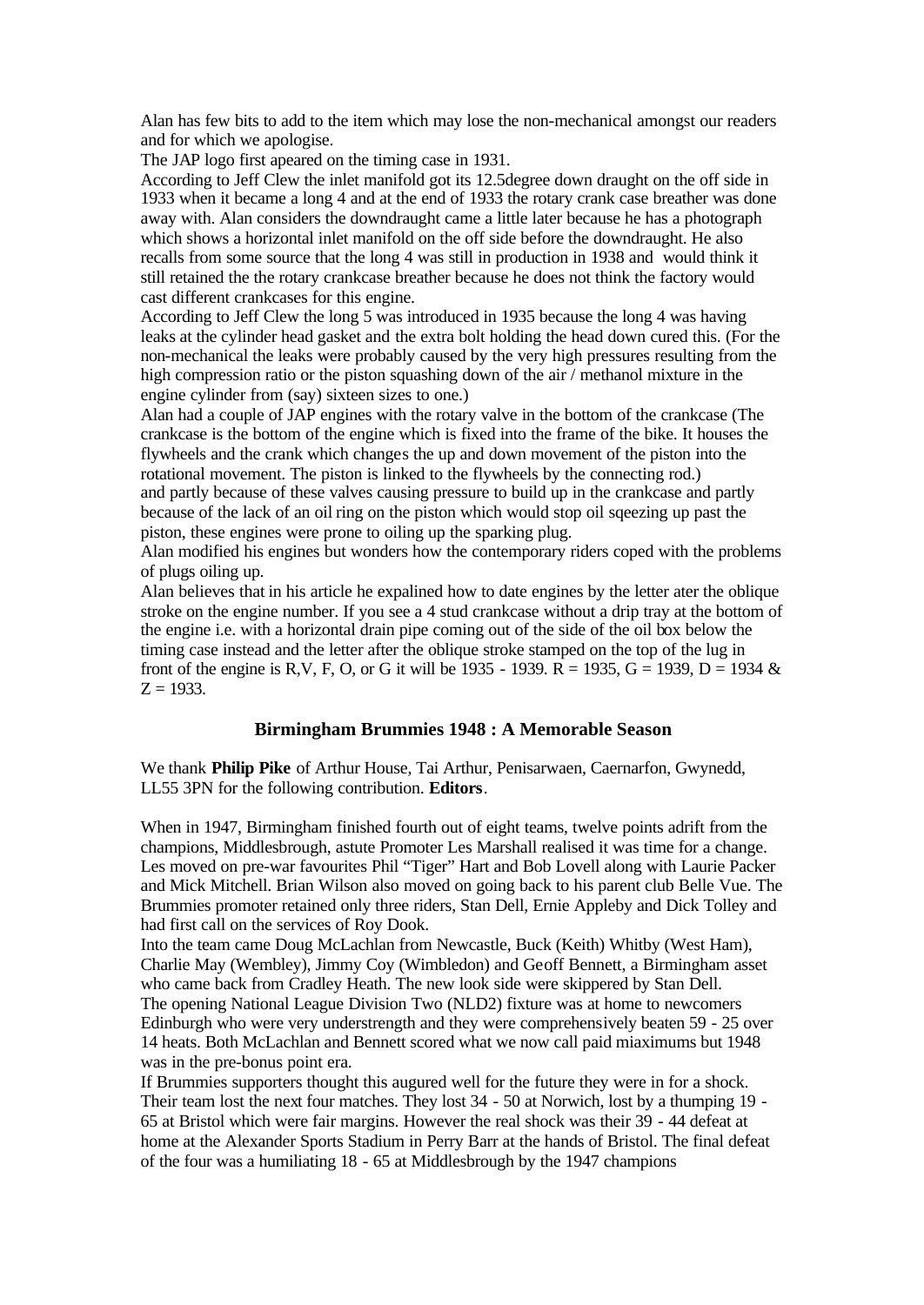Making his debut in the debacle at Cleveland Park was Graham Warren. The Aussie, who had been hastily transferred from Cradley heath after his sensational first match for the "Cubs" at Tamworth only managed a single point in his first of many outings as a Brummie. However, by the end of the season he was ranked as number one in the Second Division having scored a massive 542 points. 256 came in the National League, 126 in the Anniversary Cup and 160 were gathered in the National Trophy. The "Blond Bombshell" took 52 matches to compile his total and the First Division clubs were falling over themselves to give him second half outings. The rookie was also capped for his native Australia in the last two Internationals. After such as disasterous start, not surprisingly, the management came in for some severe criticism from the fans, who little did they know at the time, the end of the season would see their team runners up to Bristol in the National League, winners of the Anniversary Cup (which was run on a league basis), and losing semifinalists in the National Trophy. In addition they won at every track in the league with the exception of the tight 290 yard Bristol circuit which was the home of the eventual league winners.

The return league engagement with Middlesbrough gave the fans something to shout about with it's nail biting finish. With one heat to go the "Bears" led 41 - 37 and the position looked hopeless as Stan Dell and Roy Dook were up against the Middlesbrough captain Frank Hodgson, who had won his first three races and set a new track record, and Wilf Plant. However the Brummies duo made the start and team rode to shut out the visitors to gain a match drawing 5 - 1.

Defeats followed away at both Newcastle and Glasgow before the Diamonds were defeated at Perry Barr but there was a shock in store at the next home meeting as Fleetwood went home with both points thanks to a 44 - 40 win. Against the Flyers only Doug McLachlan matched the vistors' top man Dick Geary who scored 11 points. The seasider's joy was short lived as the Brummies soon gained a win at Highbury Stadium, their 46 - 38 win was to be the first of four wins there in 1948.

The opening fixture in the Anniversary Cup against Newcastle was comfortably won 61 - 34 with ex Diamond McLachlan scoring 13 points from 5 rides with both Dell and Warren unbeaten by a visiting rider. In the next home match the strong Norwich side were mad eto look very ordinary as McLachlan and Warren both earned paid maximums in a 51 - 33 success.

On their Northern tour, with Stan Dell leading the way with eleven points, the Brummies put up a tremendous fight at Edinburgh but just went down 41 - 43 while in the Anniversary Cup match at Glasgow they lost 45 - 51. This was compensated for by at 57 - 21 over Sheffield at Perry Barr when Dell and Warren had full maximums and returneee Brian Wilson, who had been on laon to Belle Vue, scored a best score of ten points.

Birmingham then faced stable mates Cradley Heath in a challenge at Dudley Wood and won by 49 - 34. Top visitor was Geoff Bennett while the Cradley top men were Eric Irons on 11 and Jimmy Wright on 8.

Back home the Brummies faced Fleetwood in an Anniversary Cup fixture. Brummies had a score to settle but the Flyers made a fight of it before going down 45 - 51. No home rider managed bouble figures but Fleetwood's Norman Hargreaves not only recorded a 15 point maximum and set a new track record in heat two. Norman did not go home unbeaten as Stan Dell got the better of him in the Scratch Race Final.

Brummies raced Tamworth away at Fazley in a challenge and won 52 - 29 and then faced Bristol at home. The Bulldogs were sent home with a 59 - 39 defeat despite Fred "Friar" Tuck's 13 point haul in the orange and black.

On the road again and the Northern air proved inviting as Brummies nosed their way to a 49 - 47 Anniversary Cup win at Fleetwood when Stan Dell collected 13 points. Edinburgh became the next victims as Brummies took the Anniversary Cup points thanks to a 69 - 27 win when only three out of the octet, Arthur Payne, Dick Tolley and Buck Whitby failed to record double figures.

Southampton, fresh from victory in the Third Division Round were the Brummies opening opponents in the National Trophy. At Bannister Court in the first leg Brummies trio of Dell, Warren and McLachlan led them to a 66 - 41 win between them scoring 1 short of the Saints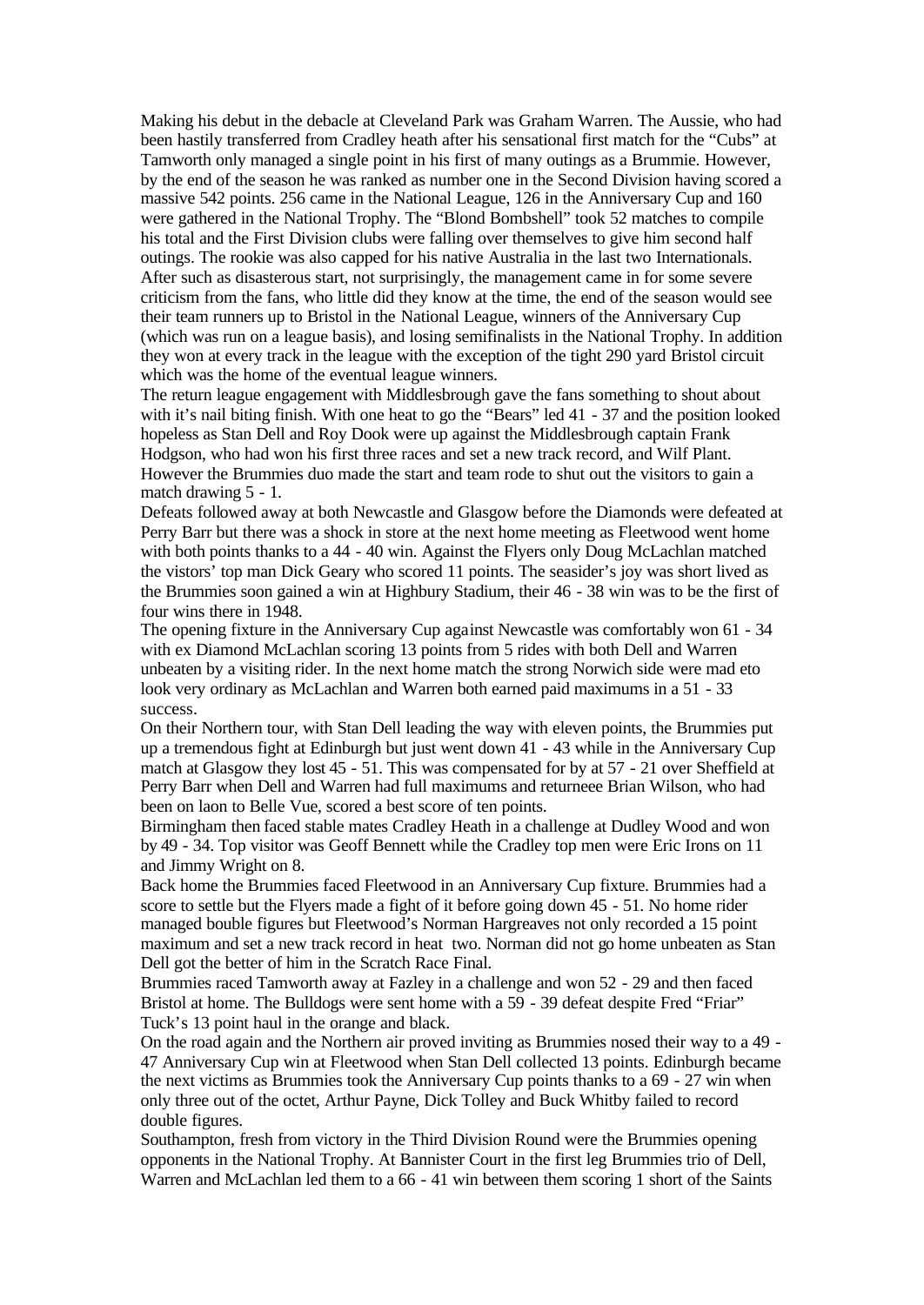total. The return leg in the Midlands was a foregone conclusion and Jimmy Squibb scored 11 in a 79 - 29 defeat at the Alexander Stadium.

Fans had a break from team activity the following week as Doug McLachlan won the round of the Speedway Riders' Championship with a flawless 15 point maximum. Second place went to fellow Aussie and Brummie Graham Warren while Stan Dell had to share third place with New Cross' Eric French.

Back to National Trophy action and the next opponents were Glasgow. At White City the Brummies won 61.5 - 45.5 to maintain their unbeaten run in the competition. The Tigers were slaughtered 80 - 28 in the return.

July opened with Brummies Monarchs bashing as they took the Anniversary Cup points thanks to a 51 - 33 at Old Meadowbank then gave their biggest rivals, Bristol, a roasting to the tune of 62 - 22 in tyhe same competition at Perry Barr.

The Brummies drew big rivals Fleetwood in the next round of the National Trophy and again the Midlanders kept up their unbeaten run thanks to a 59 - 49 win. Back home the second leg of the tie was washed out with Brummies leading 30 - 18 but the restaging produced another massive home win, this time the score was 75 - 33. The restaged fixture saw Graham Warren flash to a 15 point maximum.

The National Trophy unbeaten run came to an end at Norwich as the Stars outshone the Brummies 64 - 34 as Warren collected another full house. However, the Birmingham Trophy magic sparked again and it was the visitors who saw stars as they went down 79 - 28. Warren had yet another maximum and excellent backing from Arthur Payne and Dell who both scored 13.

The Brummies gathered a massive 313 points in their four home National Trophy ties which is quite amazing.

Stan Dell's contribution to to his team's results had not escaped the powers that be and he was nominated to challenge Frank Hodgson for the Silver Helmet. Stan faced Frank before the start of the home tie against Norwich and won 2 - 1.

The Brummies run faltered at Newcastle when only Geoff Bennett with 10 points put any real resistance against the Daimonds. The 36 - 48 defeat, which saw Doug McLachlan score a poor 4 points on a former home circuit, was minor blip as the team followed up with a 55 - 40 win at Middlesbrough in an Anniversary Cup fixture when Warren on 14 gave a starring show.

This away win was followed up with a home crushing of Glasgow Tigers in another Anniversary Cup match which featured yet another Warren maximum as they piled up a 69 - 26 win. The following week Tigers namesakes, Sheffield, fared a bit better with 58 - 26 defeat in a National League fixture. The Yorkshire men conceded a maximum to Warren while Stan Dell flew round to set a new track record of 74.8 seconds for four laps.

Brummies efforts in the National Trophy at Second Division level earned them the right to meet First Division opposition. They drew the West Ham Hammers and in the first leg at Customs House they went down by 26 points. Graham Warren used the big London track to advantage and scored a very impressive 15 points.

Back in Birmingham the Hammers must have felt they were on an easy wicket. Not so as the Brummies men rose to above and beyond the occasion. At the half way stage the Brummies were winning 42 - 12 and after 18 heats the score stood at 85 - 23 and the shock waves must have spred well beyond the boundary of the City. The Brummies scorers were Warren 15, Dell 14, McLachlan 11, Bennett 11, Brian Wilson 9, Arthur Payne 12, with reserves Charlie May 4 and Buck Whitby 9.

The Brummies calmed down and suffered two defeats on the road. They went down 58 - 37 at Bristol when Buck Whitby top scored with 12 and at Sheffield were they lost 54 - 42. It was, however, fortress Perry Barr and the visiting Fleetwood could only manage a tiny 22, a figure that could have been lower had Warren not suffered a flat tyre. Before the Fleetwood match the top Brummies, Dell and Warren squared against each other for the Silver Helmet. Warren, who held an advantage from the first leg which had been staged at Sheffield, won the tie 2 - 0 to annex the trophy. Dell did not give up his trophy without a fight and Warren had to set a new track record of 74.0 to win one of the races.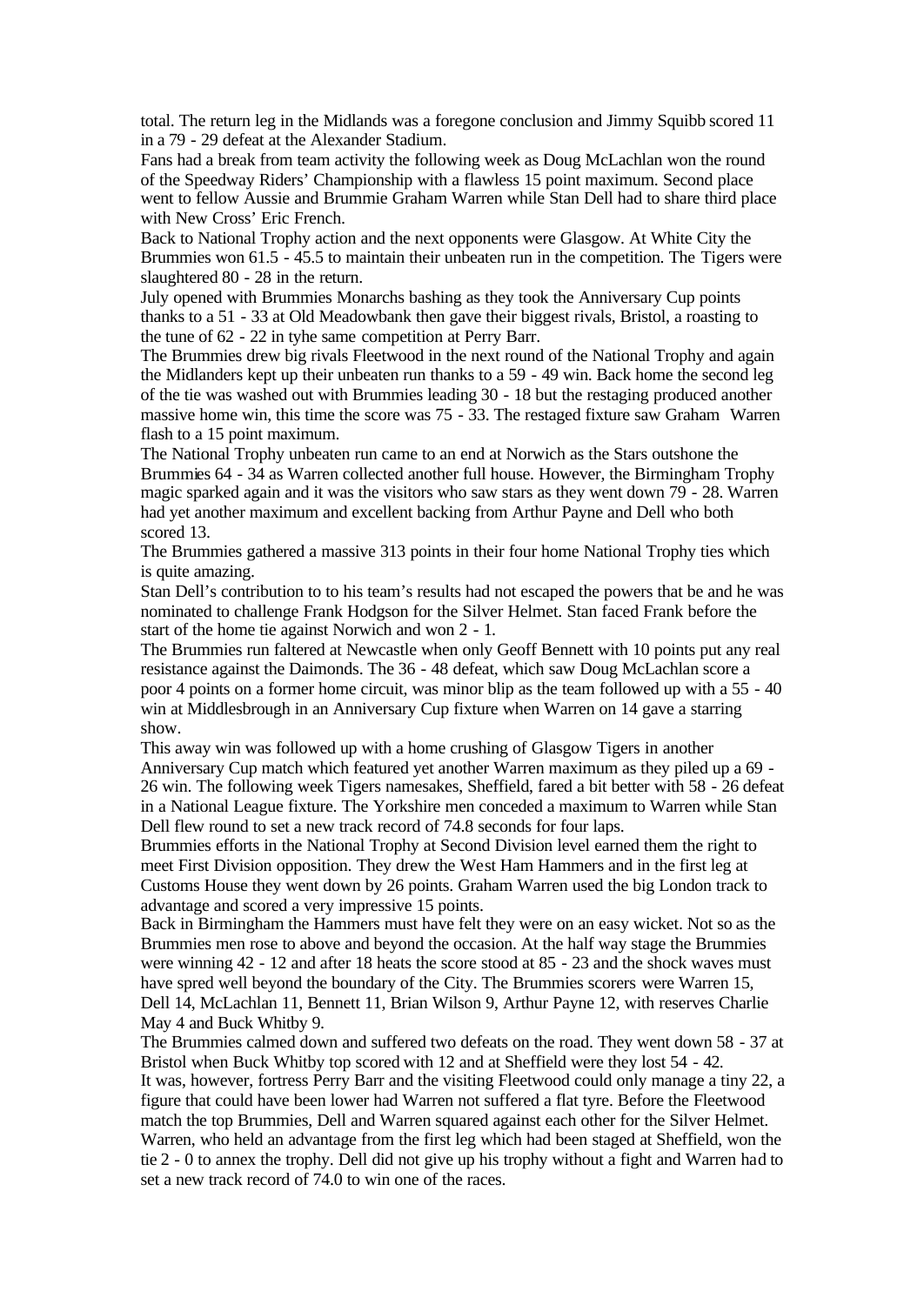The 1948 Brummies became more formidable at home as the season wore on. Norwich came and were repulsed 58 - 36 with Warren taking yet another full house. The team were also growing in confidence away and at the Firs Stadium they won by 44 - 40. Prior to this match Warren defended his Silver Helmet against Paddy Mills - real name Horace Burke - by 2 - 0. The National Trophy contest continued and this time the Birmingham men faced the London team from New Cross. The lads, used to the long Perry Barr track, were all at sea on the tiddler known as "The Frying Pan Bowl" and the Rangers ended the first leg with a massive 58 point lead.

The thumping in the Capital did not deter the Midlanders and they bounced back with a win at what had been forteress Cleveland Park taking the Bears down by 45 - 39 in a National League encounter.

The Brummies track record in the National Trophy had been quite phenomenal up to this point but the run was about to come to an end. The damage done at New Cross was just too much and overall this First Division opposition was just too hot for the Brummies. To their credit they managed to pull back 30 points of the deficit to win the match 69 - 39. Warren with 16 and Dell on 14 were the best home men while Ron Johnson and Bill Longley were Rangers best riders with 14 and 12 respectively.

The disappointment of the Trophy exit was compensated for the following week when poor old Glasgow became the next team to take a thrashing at Perry Barr. This time the Tigers had their tail pulled quite severely with a 65 - 19 defeat. Wee Joe Crowther was the only Tiger to win a race.

Back on the road the bandwaggon rolled on with two more League wins at Fleetwood and at Sheffield. These were followed by an Anniversary Cup fixture at Newcastle's Brough Park, where they won 50 - 46 and at Glasgow where a 45 - 39 win was posted.

The season was drawing to a close and the "cricket scores" were flowing in. Newcastle went down 66 - 18 despite having the then Cradley Heath rider Alan Hunt in their ranks for the evening. Alan collected 5 points while his future team mates Messers Warren, Dell and McLachlan all scored what is now known as paid maximums.

The Bears from Middlesbrough were the last league visitors and they copped it by 64 - 19 with Jack and Frank Hodgson collecting 11 of the visitors total haul. The win took Brummies up to second spot in the league.

Brummies found that having Aussies was a mixed blessing as the end of September, begining of October often saw them return home. In these days few flew and a six week boat trip was the only other way to go. Warren and Payne were two of the early departures leaving Brummies down on power. The two were replaced by Dick Tolley and Ray Beaumont and the rejigged side faced and beat Norwich by a ten point margin. The same side faced and defeated Middlesbrough 60 - 36 in an Anniversary Cup fixture. While Dell 14, Whitby 12 and McLachlan 10 scored the bulk of the points Alan Hunt, who replaced Brian Wilson, scored six points.

The last home fixture was not the high expected as the Sheffield Tigers came, saw and won. The damage was done by Tommy Allott 13, Bruce Semmens 12 and Stan Williams 10 and they took a deserved 53 - 43 win.

The Brummies had won the Anniversary Cup and had taken runners up spot to Bristol in the National League Division Two. Their run in the National Trophy and the massive home wins were also worthy of praise.

The men from the second city felt they were worthy of a spot in the top flight on the basis of their 1948 form but that is another story.

Brummies had success at British League Division Two level in 1974 and the following season in the renamed New National League in 1975. The writer considers that had the post war team and the 1970's team met the 1948 squad would have come out on top.

# **Can You Help?**

**The Speedway Researcher** is keen to help provide the answers to researchers questions. Over the years The Editors have found that the best responses have come to specific queries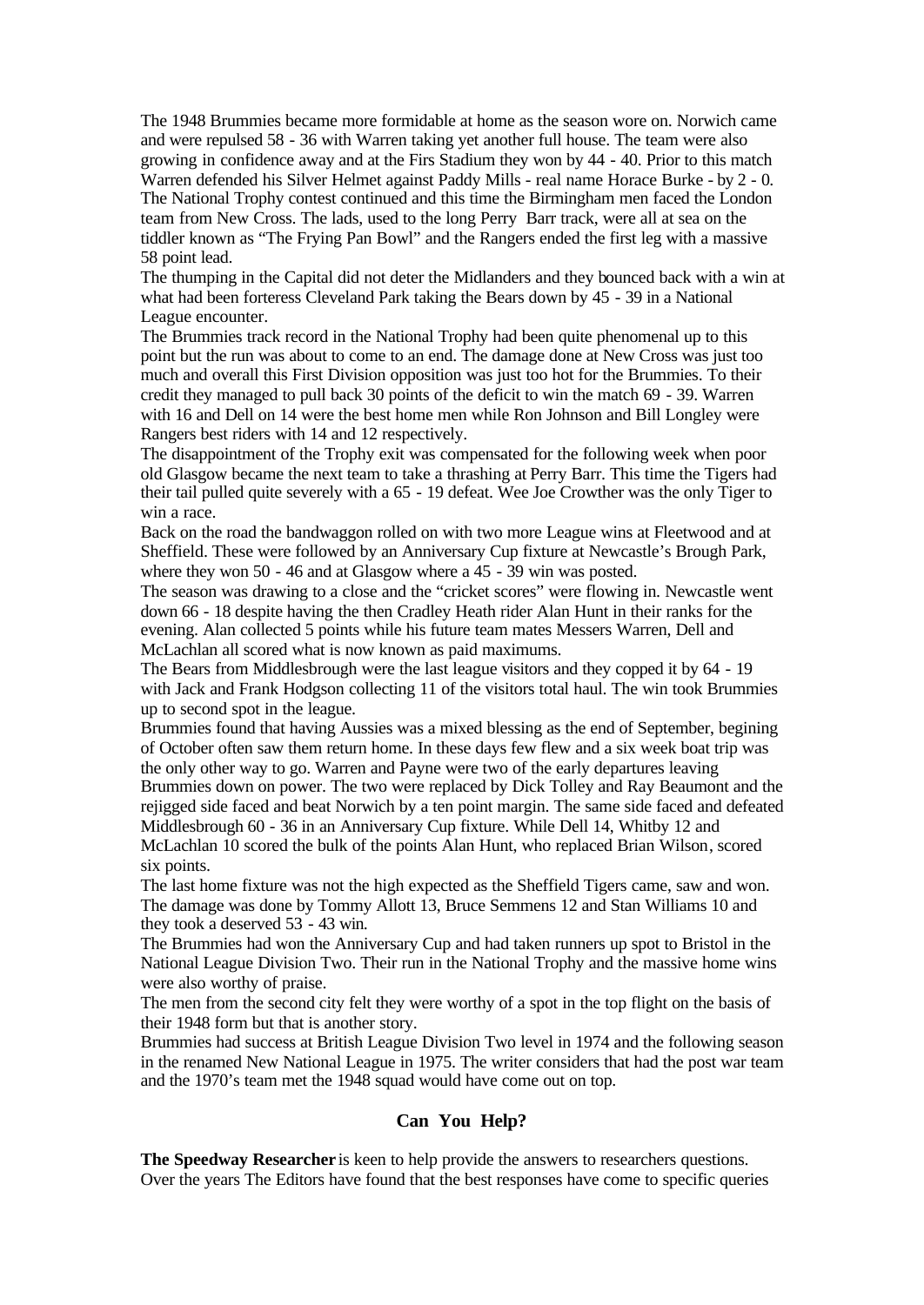rather than very general enquiries. We are happy to include about twenty research queries per contributer per edition and to serialise longer lists of information requests.

**Mr C.V. Chubb**, 38 Stock Street, Plaistow, London, E13 0BY asks about Barnsley, Queens Park a venue mentioned in the Hackney Handbook of 1966. We can answer this one right away. The actual venue was Barnsley Queens Grounds and it was a grass track venue of 1928 as there is a report in the local newspaper. (There were many grass tracks which called themselves Speedways in the early days and another source of confussion is that scrambles or motocross venues which were known as dirt tracks about this time. Careful reading of meeting reports usually help clear up any questions.)

Mr Chubb also asks about an engine used by Malcolm Simmons on a grass track a few years ago. It was a 13 - Megine (Megine means Bohemian). Can anyone shed any light on this power unit?

**David Harley,** 26 Haugh End Lane, Sowerby Bridge, West Yorkshire, HX6 3BJ wonders if anyone can shed any light on a 2.5inch by 1.5inch stamp like card (with perforated edges) which shows Tom Farndon "going all out."

**Eric Watson**, 43 Hammonds Green, Totton, Southampton, SO40 3HU, 023 80871561 is looking for precise details of the "Red Devil/Demon" design used on the 1959 Rye House race jacket. Can anyone supply a clear photograph or photocopy of a photograph showing this race jacket?

Eric wonders if anyone can provide information that would confirm the 1929 Halifax (Thrum Hall) Northern League team were called the Kings and that their race jacket colours were a red heart on a white background.

**John Wall**, 25 Heighfield Drive, Gildersome, Leeds, LS27 7DW 0113 2530983 wonders if anyone could shed some light on a possible venue in the Shrewsbury area (possibly Bayston Hill) circa 1949 and of possible peedway activity at York Racecourse some time in pioneering the pre-war era.

**Alan Thompsett**, 5 Longmead Road, Ryde, Isle of Wight, PO33 2TN 01983 564809 is looking for heat details and meeting reports for any meetings staged on 12th May 28 - 02 inclusive and 5th July 28 - 01 inc.

**Bill Playle**, 5 Read Close, Hockley, Essex, SS5 4LS (No phone number given) is interested in venues which never made it e.g. Barford. (In Scotland I can think of Edinburgh Northfie ld 1928, Edinburgh Stenhouse Stadium 1935 and 1949; Ayr Whittlets Greyhound Stadium; Thornton Greyhound Stadium (near Glenrothes, Fife); Anderson Stadium (Formerly Linksfield Stadium), Aberdeen; Roseberry Park, Glasgow; Dalkeith Colliery, near Whitecraigs,East Lothian; Stepps Stadium, near Glasgow; Drem, East Lothian (between junction on main East Coast Line and North Berwick Branch Line); Annfield, Stirling; Kilsyth Rangers F.C. Stadium, and Knockhill, near Dunfermline. (Other ventures which may be slung into a similar category are Falkirk and Corbiewood, Stirling but only time will tell. **Jim Henry.**) (Let us know of any in your area.)

**Philip Pike**, See Birmingham article, is looking for heat details for the Birmingham Brummies matches as follows: 15.7.46 at Newcastle; 14.9.46 v Middlesbrough; 28.9.46 v Newcastle; 29.5.71 at Berwick; 1.7.71 at Long Eaton. Philip is also looking for heat details for Wombwell v Tamworth 13.5.47 and Plymouth v Tamworth 15.5.47.

**Robert Martin**, 23 Westfield Avenue, Weston, Leicester, LE18 1HY 0116 2101850 is looking for the number of points scored by Hungarian rider J.Szoke in the Olching World Championship Semi Final in 1975.

**Peter Jackson**, 41 Riversfield Road, Enfield, Middlesex EN1 3DH 020 83663295 is looking for heat details for Coventry v Nottingham 1.7.33 and Wimbledon v Wembley 15.5.33.

**M.E. Gardner**, 65 Lindley Street, Norwich, NR1 2HF 01603 616609 is looking for heat details for Norwich Stars matches as follows: 17.5.48 at Exeter; Wembley v Norwich at Wimbledon 9.4.53; at Fleetwood 28.9.48 and 16.8.50; at Sheffield 16.5.46, 22.8.46, 12.9.46, 5.8.48, and 16.9.48; at Middlesbrough 2.5.46, 13.6.46. 4.7.46, 29.8.46, and 9.9.46.

**Mick Bird**, 18 Tynedale Street, Leicester, LE3 0QP, 0116 2299402 is looking for information on programmes used on a date other than that printed on the cover and for information on whether these programmes had a wrap around or inserts isssued on the date they were used.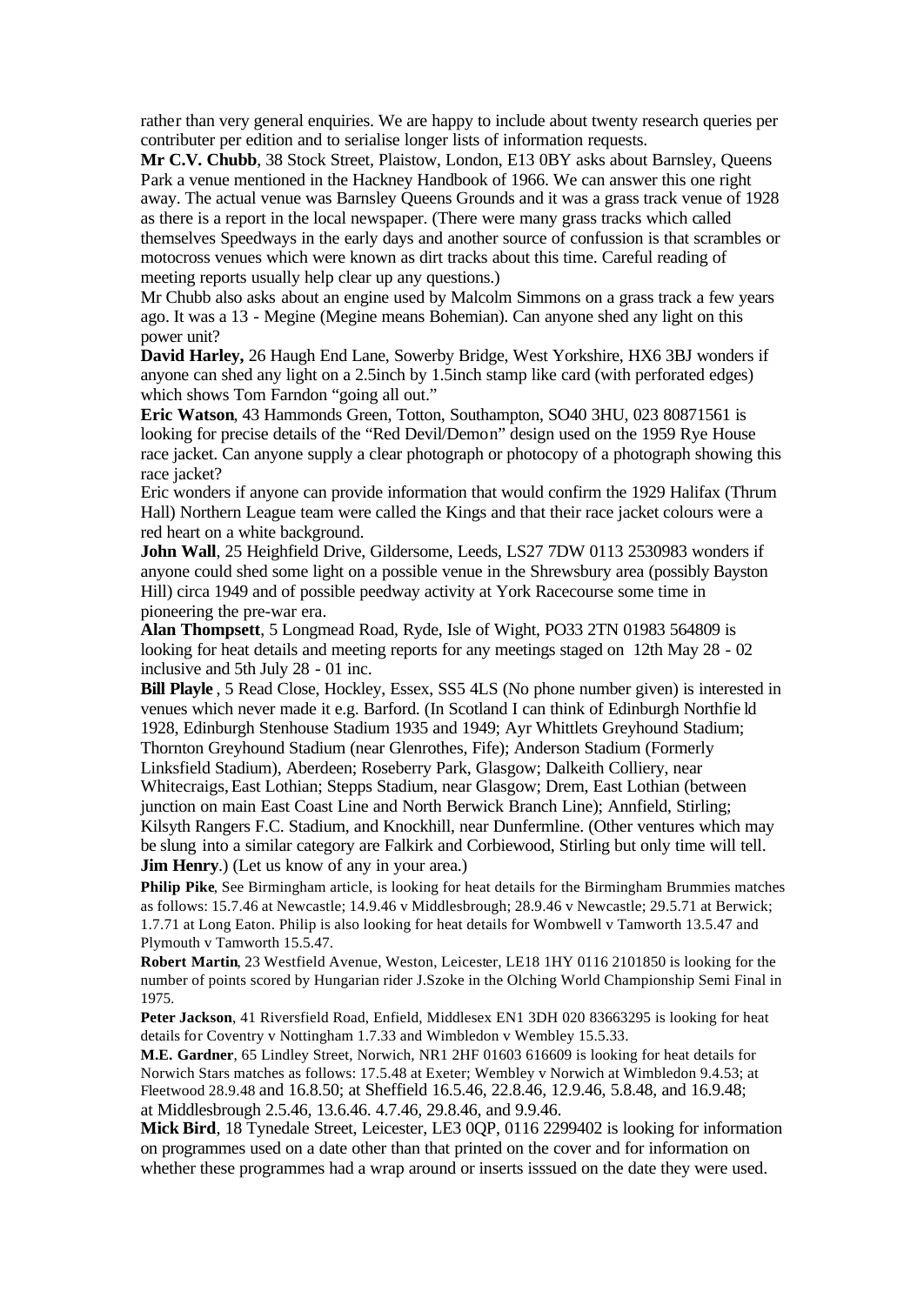Mick is also looking for information on instances where more than one cover design was used for the same meeting. Mick is working on a database of programmes and his system was featured in an early edition of The Speedway Researcher.

**Bryan Bird**, 84 Coachmans Lane, Baldock, Hertfordshire, SG7 5BG 01462 894473 is researching old stadia and sends in the folowing list of greyhound stadiums and asks if any featured speedway or grass track events at any time. The stadia are: Allanton (Cumbria), Banbury, Barnstable, Barrhead, Belmont (Durham), Bradfield (Norfolk), Bridgend, Bunwell (Norfolk), Cumnock, Coundon (Durham), Dumfries, Earl Shilton, Gosport, Great Houghton, Haverford, Hayton (Cumbria), Kettering, Kincardine, Knottingley, Larkhall, Llanelli, Langley Mill, Loughborough, Markfield, Mexborough, Milesmark, Milford Haven, Nuneaton, Newbold Verden (Leicestershire), New Tredegar, Newhall, Newark, Pembroke, Pontefract, Pontypool, Porth, Retford, St. Ives, Somercoates (Lincolnshire), Syston (Leicestershire), Stoke Golding, Taffswell, Thornley, Thurscoe, Tredegar, Trowbridge, Woodville and Worksop. (Some Scotland stadia which featured grass track action are Clydebank Greyhound Stadium (early 1950s,); East End Park, Dunfermline (FC ground 1920s); Central Park, Cowdenbeath (FC ground 1920s); Wishaw Greyhound Stadium (dates uncertain). (The history of grass track racing in Scotland needs a great deal of research.)

**Maurice Archard**, is seeking information about Harold Simms who was captain of High Beech in the late 1940s.

**George Forsyth**, 71 Forthview Crescent, Currie, EH14 5QS 0131 538 1931 is seeking information on the colourful French born "Argentinian" Raul Vieyra who had second half outings in four meetings at Edinburgh in late June - mid July 1952. For the record Raul never completed a race. Did he second half elsewhere, if so, where?

**Paul Baston**, 30 The Weald, East Grinstead, Sussex, EU19 3UB 01342 322734 is looking for results and scorers for the Youth Development League meetings staged in 2001. Paul is seeking information on all the regional competitions. ( Can anyone let us know who was the Secretary for these leagues and who holds these posts for 2002? **Editors**.)

**Mark Sawbridge** , Flat 5, Malcolm Court, Lower Vauxhall, Wolverhampton, WV1 4SS 01902 713950 is looking for heat details for Woverhampton v Cardiff 27.6.52 and Plymouth v Wolverhampton 7.8.52.

**Les Hawkins**, The Conifers, Mount Pleasant Drive, Tadley,

Hampshire, RG26 4XA 0118 9815273 is looking for the score (and heat details) of the Ringwood v Aldershot match of 6.9.53.

**Chris Marsh**, 7 Nottingham Drive, Wingsworth, Chesterfield, Derbyshire, S42 6ND asks if anyone has an index of team/track reviews featured in the Speedway Star over the years. **Roger Hulbert**, 6 The Garth, First Lane, Anlaby, Hull, HU10 6UY 01482 648240 is looking for the reasons for exclusions for the following: Norman Johnson Ht2 Hull v Hanley 1.8.49; Sid Clark Ht2 Hull v Poole 3.7.48; Mick Mitchell Ht14 Coventry v Hull 25.9.48; Brian Gorman Ht9 Exeter v Hull 26.4.48; Bill Carruthers Ht3 Yarmouth v Hull 11.5.48; Ted Moore Ht5 Hull v Leicester 9.4.49; Harwood Pike Ht9 Hull v Leicester 23.4.49; Derek Glover Hts2 and 6 Liverpool v Hull 27.6.49. He is looking for the times for the following races: 21.8.72 at Birmingham - Silver Helmet Match Race; 23.6.73 at Chesterton - Silver Helmet Match Race; 31.8.76 at Hull - Both Golden Helmet Match Races; 26.4.48 Exeter v Hull - all races; 17.7.48 Hull v Exeter - all races; 25.10.48 Exeter v Hull - all races; 23.4.49 Hull v Leicester - all races; 20.6.49 Exeter v Hull - Ht14; 21.8.28 Hull v Yarmouth - Ht16.

#### **Feedback**

We welcome your contributions such as comments on items we have published, for example corrections, memories stirred up and answers to queries submitted for inclusion in the Can You Help? section.

**John Warner**, 187 Crofton Road, Orpington, Kent, BR6 8JB Tel: 01689 85 7783 has sent in a few interesting items:

Cigarette Cards - Sportsmen of the World series was published by Amalgamate Press Ltd and issued in 1934. In addition to the cards showing Arthur, Huxley and Langton there is a card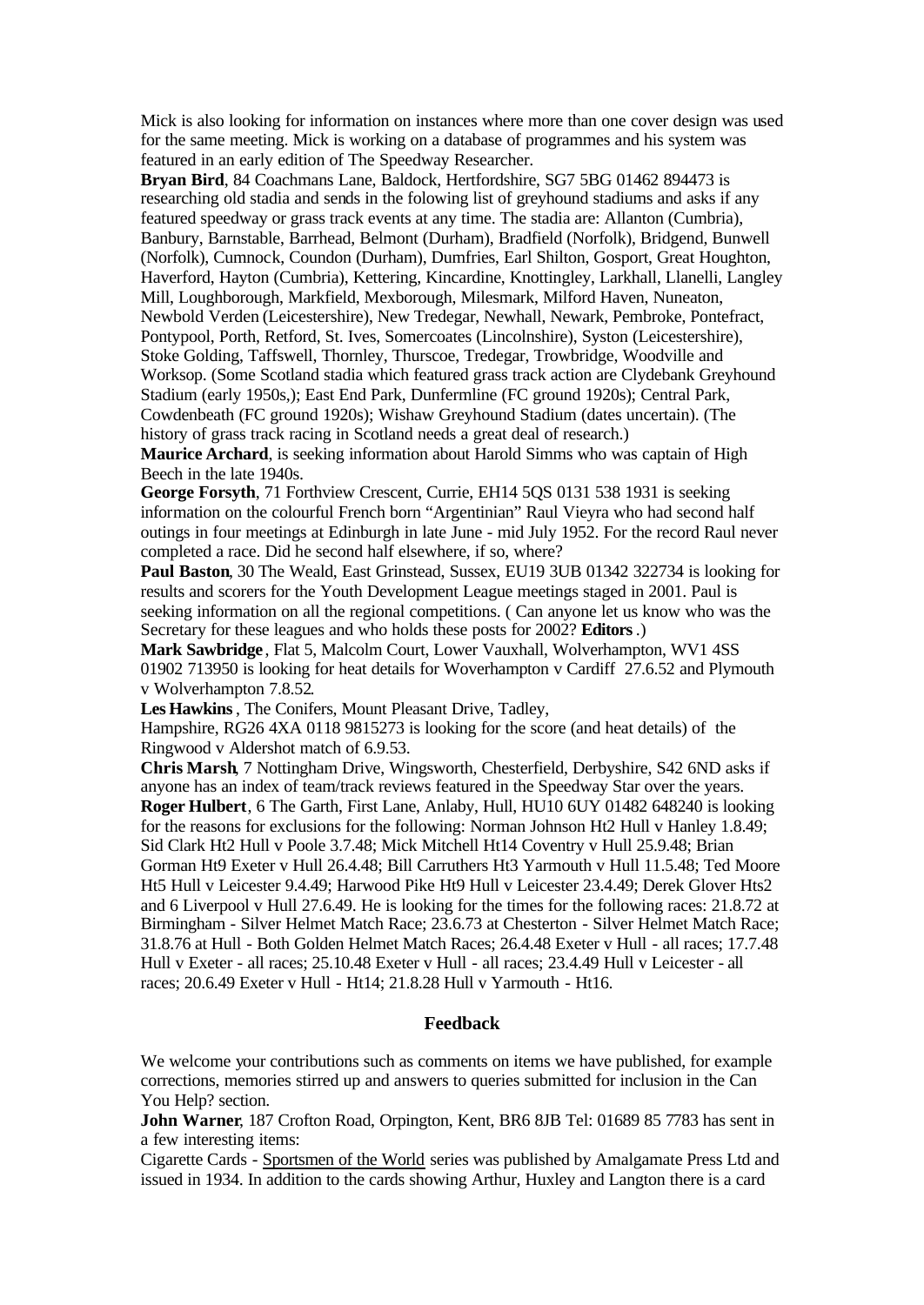featuring Harold "Tiger" Stevenson and Spot the Winner issued in 1937 has card No.7 which features Vic Huxley. (Also confirmed by Charles McKay) John considers that in the Popular Speedway Riders series the rider on his card which "features" Frank Hodgson looks more like Lloyd Goffe. Does anyone think this is an error?

Books - John adds "King Cinder" (became a Children's TV series) a novel by John Foster published in 1977.

Films - John tells us "Flying Cinders" was filmed at Hackney on 22nd October 1938, the final meeting of the season. The Wolves beat Lea Bridge 51 - 33 to win the Second Division championship. Available on video the film can be seen at the British Film Institute (by arrangement) together with two non fiction films: "Speedway" directed by Sammy Lee in 1948. Lasting 48 minutes the film shows the Wembley Lions in action at the Empire Stadium and at Belle Vue. The other film is "Mining Review 5th Year No.2. 1951". The listing states "Shale Speedway: mining by-products used for speedway racing track" (907 feet 10 minutes.)

(There are a few million tonnes of waste retorted oil shale in West Lothian (which is the home of Armadale Speedway and Edinburgh Monarchs) piled in big heaps (bings) suitable for building speedway tracks.)

"Money For Speed" is a feature film released in 1933 (shown twice at the National Film Theatre in London in 2001 complete with German subtitles.) There are wonderful action and crowd scenes from the England v Australia 5th Test on 15th September 1932 plus racing from Wembley, Crystal Palace and, John believes, Lea Bridge. The film acknowledges contributions for 16 riders and 5 promoters/managers. These include Frank Arthur, "Ginger"

Lees and Johnnie Hoskins. (Contact John for further details.)

Aussie Pioneers - "Brisbane" Smith - John tells us that Norman "Buddy" Laxton (Lea Bridge 1928/29) had his memoirs published in a local cineclub magazine and had this to say. "There was one guy, however, who called himself 'Brisbane' Smith. He was such a handsome lad, I naturally though that he was one of the lesser known Aussies. Talking to him in the pits a Harringay in 1928 I found him to be very English, so I asked him "Where did the nickname 'Brisbane'come from? and he replied "I just liked it, so I stuck it on the front for a laugh." His name has always been with me because I was told later that he had gone to Argentina to race and that in a weak moment had tried his hand at the Wall of Death, crashed and was killed, such a waste of a really nice guy. (Anyone wanting a copy of the "Buddy" Laxton memoirs (which run to 12 A4 sheets) - contact John.)

**Richard E. Hine** . 19 St. Thomas' Street, Brampton, Chesterfield, Derbyshire, S40 3AH, tells us of the Poole fanzine PepTalk which was first published in 1990 and still going strong. Editor Steve Allen can be contacted on Email peptalked@compuserve.com. (Postal address?) Edinburgh Monarch of the early 1960s **Gordon Mitchell** has told us that Hamilton was an ash park rather than a shale (waste retorted oil shale) surface. The ashes were produced as a residue of coal fired boilers and were a commonly used surface for football pitches in the West of Scotland.

**Charles McKay**, 6 Haslemere Close, Bradford, BD4 9EB tells us that Turf cards had No. 48 Jack Parker and All Sports had Jeff Lloyd as No. 72.

Well done **Keith Farman!!** After many moons Keith managed to come up with a copy of the very illusive programme from the 1952 World Championship round in Munich. The meeting featured Yarmouth's Reg Morgan and Edinburgh's Bob Mark. Originally Don Cuppleditch had been scheduled to race in the meeting but, like Chariots of Fire hero, Eric Liddle, he had religious objections to racing on a Sunday and withdrew.

#### **A B C of Publications**

| Speedway Annual                                        | Roy T Morton            | 1934 |
|--------------------------------------------------------|-------------------------|------|
| Speedway Annual                                        | Len Silver              | 1969 |
| Speedway Annual No.2                                   | Peter Oakes             | 1970 |
| Speedway Cavalcade                                     | John Marston & LG Steed | 1947 |
| Speedway Championship of the World Regulations Pub:ACU |                         | 1949 |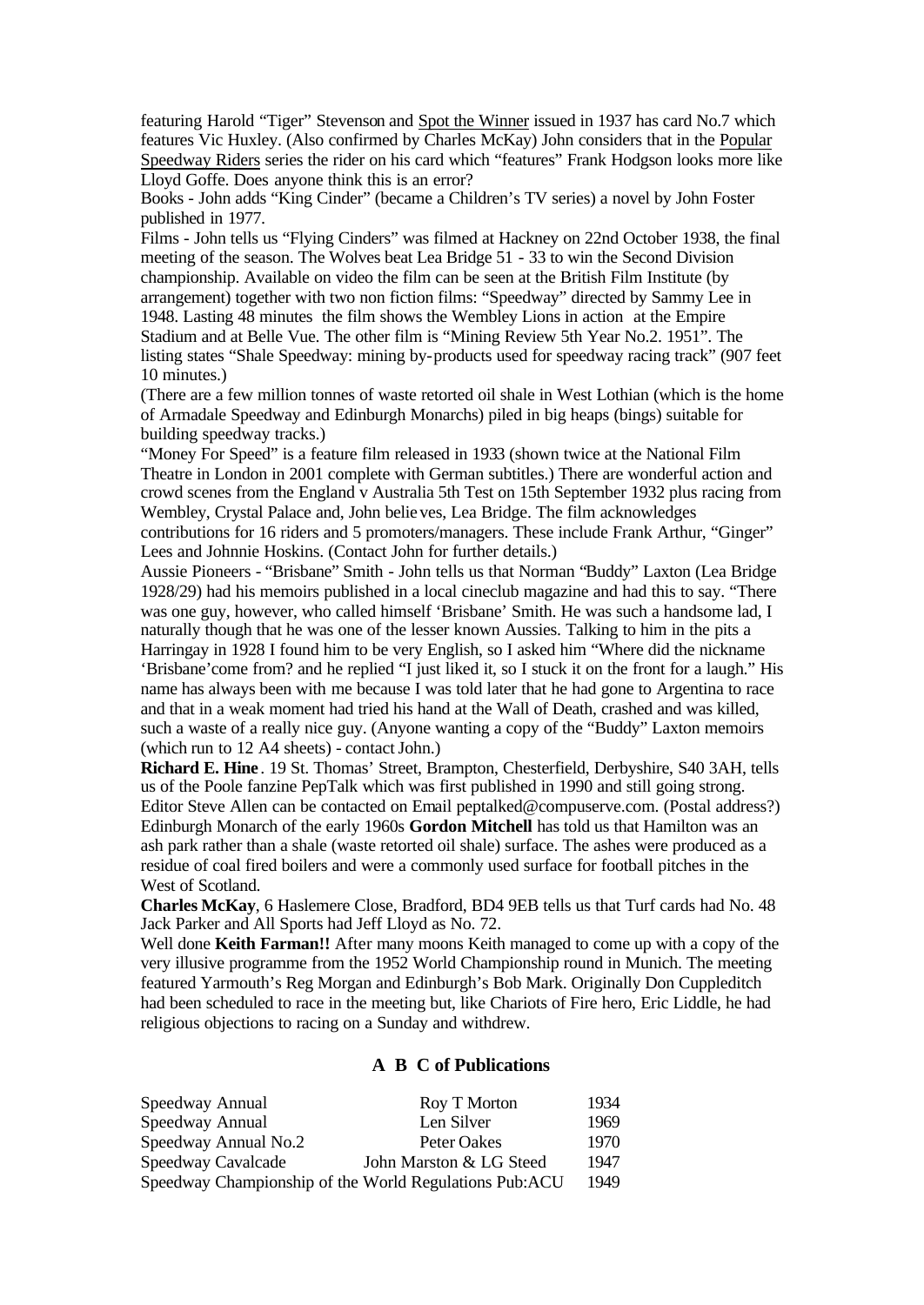| Speedway Championship World Final - A History Maurice Jones 1994                   |                               |                 |      |
|------------------------------------------------------------------------------------|-------------------------------|-----------------|------|
| Speedway Championship World Final - Profiles                                       | Maurice Jones 1998            |                 |      |
| Speedway Championship World Final -                                                |                               |                 |      |
| The Grand Prix Series 1995                                                         | Maurice Jones                 | 1996            |      |
| Speedway Championship World Final -                                                |                               |                 |      |
| The Grand Prix Series 1996                                                         | <b>Maurice Jones</b>          | 1997            |      |
| Speedway Championship World Final -                                                |                               |                 |      |
| The Grand Prix Series 1997                                                         | Maurice Jones                 | 1998            |      |
| Speedway Donnington Hall of Fame BrochureB Briggs/T Wheatcroft 1989                |                               |                 |      |
| Speedway Echo Annual 1950                                                          | Speedway Echo                 | 1950            |      |
| <b>Speedway Favourites</b>                                                         | <b>Basil Storey</b>           | 1947            |      |
| <b>Speedway Favourites</b>                                                         | <b>Grant Hughes</b>           | 1947            |      |
| Speedway Gazette Annual 1950                                                       | <b>Speedway Gazette</b>       | 1950            |      |
| Speedway Grand Slam                                                                | Richard Bott & Ian Thomas     | 1981            |      |
| Speedway Graphic - Northern Speedway Journal                                       |                               | 1948            |      |
| Speedway Guide Diary for 1931                                                      | <b>RM Sammy Samuel</b>        | 1931            |      |
| Speedway Highlights                                                                | <b>Rick Eldon</b>             | 1947            |      |
| Speedway in Action                                                                 | ChristianKalabis              | 1984            |      |
| Speedway in Cardiff                                                                | <b>Stewart Williams</b>       | 1951            |      |
| Speedway in East Anglia                                                            | Norman Jacobs                 | 2000            |      |
| Speedway in London                                                                 | Norman Jacobs                 | 2001            |      |
| Speedway in Scotland                                                               | Jim Henry & Ian Moultray      | 2001            |      |
| Speedway in The Thames Valley Glynn Shailes & Robert Bamford 2001 Speedway Knights |                               |                 |      |
| <b>Rick Elmes</b>                                                                  | 1947                          |                 |      |
| Speedway League Tables Volume 1                                                    | Maurice Jones                 | 1998            |      |
| Speedway League Tables Volume 2                                                    | Maurice Jones                 | 1998            |      |
| Speedway League Tables Volume 3                                                    | Maurice Jones                 | 1998            |      |
| Speedway News Winter Bulletins                                                     | <b>Speedway News</b>          | 1935/36         |      |
| Speedway Panorama                                                                  | Ron Hoare                     | 1979            |      |
| Speedway Parade No.1                                                               | <b>Rick Eldon</b>             | 1948            |      |
| Speedway Photo Souvenir                                                            | <b>Stenners</b>               | 1946            |      |
| Speedway Pictorial Focal Review No.1                                               |                               |                 |      |
| (GB v USSR)                                                                        | Ed Peter Arnold 1965          |                 |      |
|                                                                                    |                               |                 |      |
| <b>Speedway Portraits</b><br>Speedway Reporter 1949 Picture Annual                 | Speedway Echo<br>Ed: LG Steed |                 | 1949 |
| Speedway Reporter 1950 Picture Annual Ed: LG Steed                                 |                               |                 | 1950 |
| Speedway Riders' Association Rules Book 1945 SRA                                   |                               | 1945            |      |
|                                                                                    | Mike Patrick                  | 1976            |      |
| Speedway Scene                                                                     | <b>Rick Eldon</b>             |                 |      |
| Speedway Souvenir                                                                  |                               | 1947            |      |
| Speedway Special (The Classic Legends) John Chaplin                                | Pub: Findon Pub.              | 1990            |      |
| Speedway Spotlight                                                                 | <b>Ed Chris Barker</b>        | 1947<br>1948-49 |      |
| Speedway Spotlight                                                                 | <b>Ed Chris Barker</b>        |                 |      |
| Speedway Spotlight                                                                 |                               | 1949?           |      |
| Speedway Spotlight No.1                                                            | Alf Weedon                    | 1970            |      |
| Speedway Spotlight No.2                                                            | Alf Weedon                    | 1970            |      |
| Speedway Star & News Parade 1969                                                   | Ed: Paul Parish               | 1969            |      |
| Speedway Star & News Parade 1970                                                   | Ed: Paul Parish               | 1970            |      |
| Speedway Star Digest 1961                                                          | Ed: John Hyam                 | 1961            |      |
| Speedway Star Digest 1962                                                          | Ed: John Hyam                 | 1962            |      |
| Speedway Star Digest 1963                                                          | Pub: Echo Pub Ltd             | 1963            |      |
| Speedway Star Track Guide 1996                                                     | Speedway Star                 | 1996            |      |
| <b>Speedway Stars</b>                                                              | Pub Hamilton & Co Ltd 1948    |                 |      |
| <b>Speedway Stars</b>                                                              |                               | 1950            |      |
| Speedway Stars Past Present & Future No.1Fore Publications Ltd                     |                               |                 | 1947 |
| Speedway Stars Past Present & Future No.2Fore Publications Ltd                     | 1948                          |                 |      |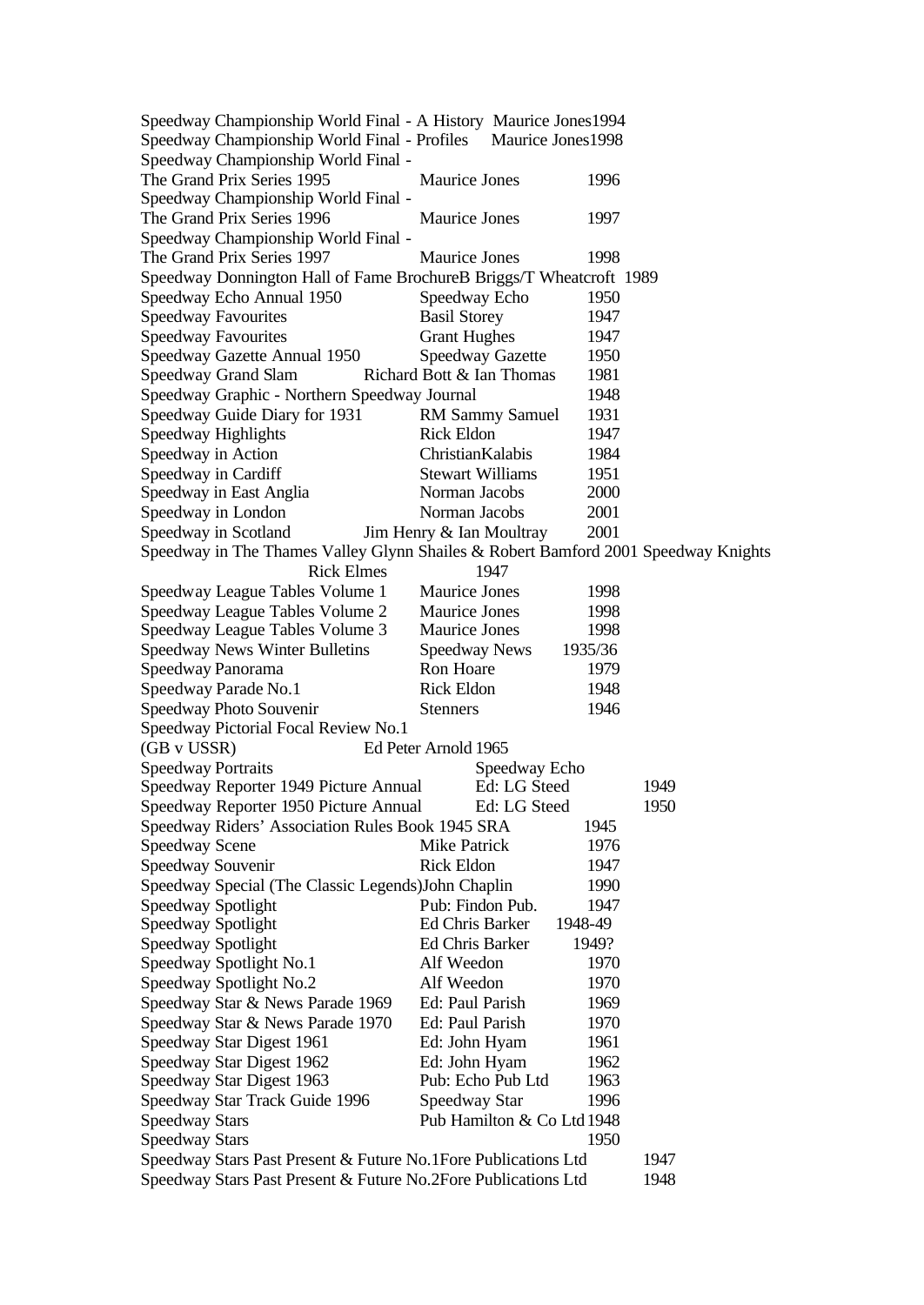| Speedway Stars Past Present & Future No.3Fore Publications Ltd    |                                  |      | 1949 |
|-------------------------------------------------------------------|----------------------------------|------|------|
| Speedway Stars on Parade                                          | Eric Bools & Bill Mann 1947      |      |      |
| Speedway Surveys Yearbook 1987                                    | <b>Maurice Jones</b>             | 1987 |      |
| Speedway Surveys Yearbook 1988                                    | <b>Maurice Jones</b>             | 1988 |      |
| Speedway Surveys Yearbook 1989                                    | Maurice Jones                    | 1989 |      |
| Speedway Surveys Yearbook 1990                                    | <b>Mauirce Jones</b>             | 1990 |      |
| Speedway Surveys Yearbook 1991                                    | Maurice Jones                    | 1991 |      |
| Speedway Surveys Yearbook 1992                                    | Maurice Jones                    | 1992 |      |
| Speedway Surveys Yearbook 1993                                    | Maurice Jones                    | 1993 |      |
| Speedway Surveys Yearbook 1994                                    | Maurice Jones                    | 1994 |      |
| Speedway Surveys Yearbook 1995                                    | Maurice Jones                    | 1995 |      |
| Speedway Surveys Yearbook 1996                                    | Maurice Jones                    | 1996 |      |
| Speedway Surveys Yearbook 1997                                    | Maurice Jones                    | 1997 |      |
| Speedway Surveys Yearbook 1998                                    | Maurice Jones                    | 1998 |      |
| Speedway Surveys Yearbook 1999                                    | Maurice Jones                    | 1999 |      |
| Speedway Through the Lens of Nigel HughesNigel Hughes             |                                  | 1970 |      |
| <b>Speedway Track Record Book</b>                                 | <b>Denbee Publications</b>       | 1977 |      |
| Speedway Walkabout                                                | Johnnie Hoskins                  | 1977 |      |
| Speedway Wembley 1981                                             | Philip Rising & Richard Clark    | 1981 |      |
| Speedway What It's All About                                      | <b>BSPA</b>                      | 1972 |      |
| Speedway Who's Who & 1947 Form Book Howard Jacobi                 |                                  | 1948 |      |
| Speedway With Briggo                                              | <b>Barry Briggs</b>              | 1974 |      |
| Speedway World Cartoons (duplicate of Smythe) Smythe              |                                  | 1952 |      |
| Speedway World Champion - Bluey Wilkinson Christine Karlsen1988   |                                  |      |      |
|                                                                   |                                  |      |      |
| Speedway World Diary Speedway Yearbook Jeff Lukomaik              |                                  | 1987 |      |
| Sport For The Million                                             | <b>Tom Stenner</b>               | 1958 |      |
| Sports Budget Book of Speedway                                    |                                  | 1932 |      |
| Springbok Annual                                                  |                                  | 1952 |      |
| <b>Stars and Bikes</b>                                            | <b>Bruce Penhall</b>             | 1980 |      |
| <b>Stars at Speed</b>                                             | Ray Holmer                       | 1948 |      |
| <b>Stars of Speedway</b>                                          | Ed Douglas Cole/Signature Series | 1948 |      |
| <b>Stars of Speedway</b>                                          | <b>Basil Storey</b>              | 1948 |      |
| <b>Stars in Stripes</b>                                           | Ed: Jeff Holmes 1994             |      |      |
| <b>Stars of the Cinder Track</b>                                  | <b>Grant Hughes</b>              | 1947 |      |
| <b>Steel Shoes and Wheelies</b>                                   | <b>James Ballantyne</b>          | 1980 |      |
| Stenners Speedway Annual 1946                                     | Tom Stenner                      | 1946 |      |
| Stenners Speedway Annual 1947                                     | Tom Stenner                      | 1947 |      |
| <b>Stenners Speedway Annual 1948</b>                              | <b>Tom Stenner</b>               | 1948 |      |
| <b>Stenners Speedway Annual 1949</b>                              | Tom Stenner                      | 1949 |      |
| <b>Stenners Speedway Annual 1950</b>                              | Tom Stenner                      | 1950 |      |
| <b>Stenners Speedway Annual 1951</b>                              | Tom Stenner                      | 1951 |      |
| <b>Stenners Speedway Annual 1952</b>                              | Tom Stenner                      | 1952 |      |
| <b>Stenners Speedway Annual 1953</b>                              | Tom Stenner                      | 1953 |      |
| Stenners Speedway Annual 1954                                     | <b>Tom Stenner</b>               | 1954 |      |
| Stenners Speedway Journal 1948 (Summer)Tom Stenner                |                                  | 1948 |      |
| Stenners Speedway Journal 1948 (Autumn)Tom Stenner                |                                  | 1948 |      |
| Stenners Speedway Journal 1948 (Winter)Tom Stenner                |                                  | 1948 |      |
| Stenners Speedway Picture Book (Wembley 1929 - 47)T. Stenner 1947 |                                  |      |      |
| Steve Lawson: No.1 in The National LeagueRobert Bamford           |                                  | 2000 |      |
| <b>Steve Lawson Story</b>                                         | <b>Testimonial Committee</b>     | 1988 |      |
| Stoney: The Autobiography                                         | Carl Stonehewer/Speedway Star    |      | 2000 |
| Story of Exeter Speedway Vol 1 29 – 45                            |                                  |      |      |
| The Non-League Years 1929 - 1945                                  | Tony Lethbridge                  | 1989 |      |
| Story of Exeter Speedway Vol 2                                    |                                  |      |      |
| The Glory Years 1947 - 1953                                       | Tony Lethbridge                  | 2000 |      |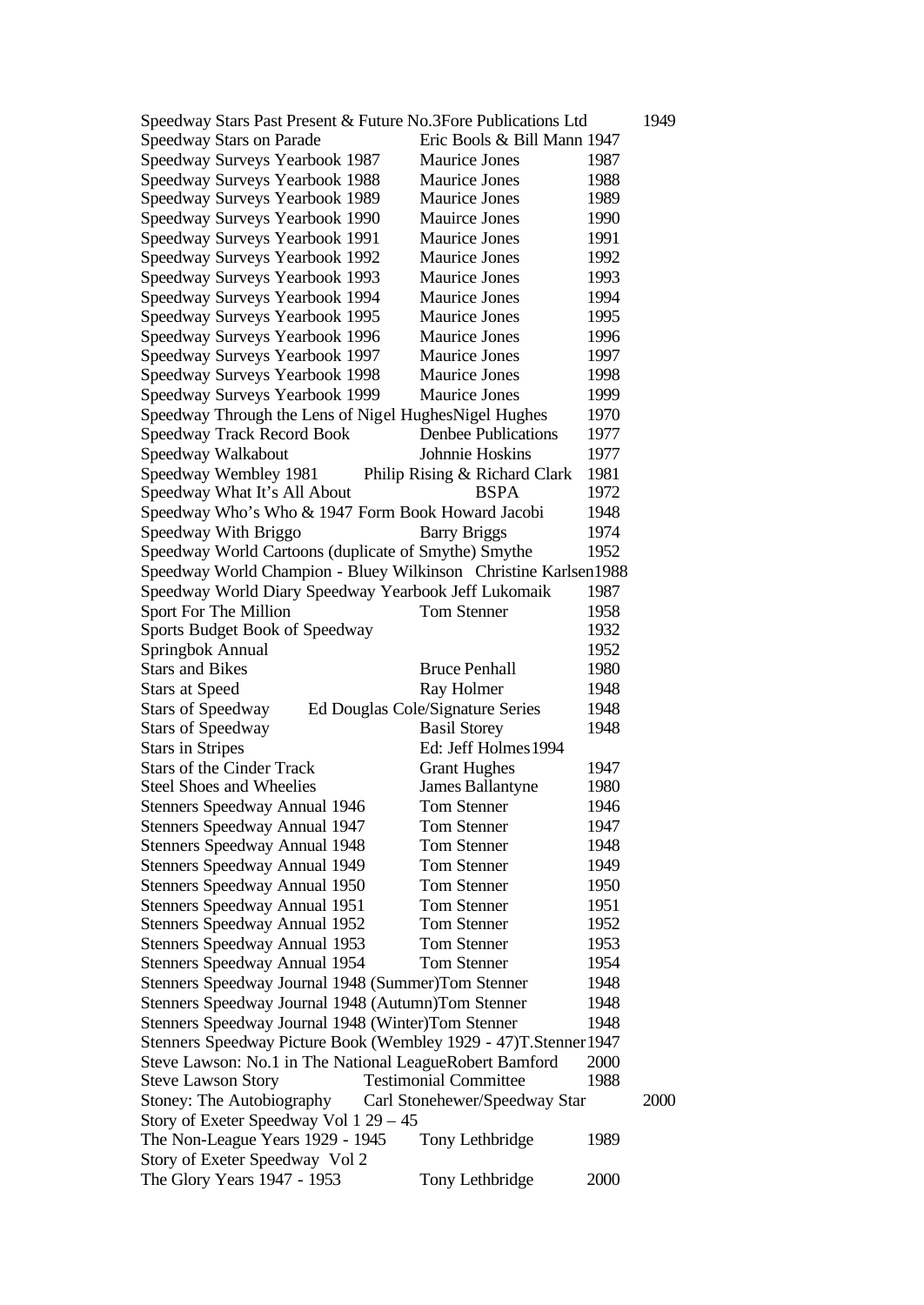Story of Speedway 1st Edition LG Steed? 1947 Story of Grasstrack & Speedway in Cornwall Tony Lethbridge & Dave Stallworthy 1995 Story of the JAP Racing Engine Cyril May 1960 Story of the World Championship John Chaplin 1979 Subrite Series '90 Speedway Mail International 1991 Speedway Quiz Book No. 1 Peter Oakes & Ivan Mauger 1977 Speedway Reporter 1948 Picture Annual Ed: LG Steed 1948 up Sunday Pictorial Sports Parade early 1950s Superstars of Speedway Mike Patrick 1983 Swindon Millenium HandbookGlynn Shailes/Robert Bamford 1999 Swindon Robins A - Z Robert Bamford / Glynn Shailes 1999 Swindon Robins - The Robert Bamford / Glynn Shailes 2000 Complete Record 1949 - 1965 Swindon Speedway -DefinitiveSummay of Meetings at Blunsdon 1999 Swindon Speedway 25th Anniversary Ted Nelson 1974 Handbook 1949 - 1974 Taffy Owen Story Jack Bailey 1971 Take 5 (World Team Champions) Len Silver 1973 The Birth of the Bulldogs - John Jarvis / Robert Bamford 2000 Bristol Speedway 1936 - 39 The Champion : Sam Ermolenko Testimonial Year 1994 The Cindershifters : Allan Batt (NZ)1998 Pre-War Speedway in New Zealand The Cindershifters : volume II Allan Batt (NZ)1999 The Flying Frier Robert Bamford2001 The Inside Line Vol 1 Ed Tony McDonald/ Speedway Mail 1986 The Might Atom : The Life Jeremy Jackson 1999 and Times of Len Read The Relaunch of the Comets - The Full Robert Bamford1999 Story of Workington Speedway 1999 The Stadium Southampton C R Bailey 1993 The Story of the Cinder Track Grant Hughes 1947 The Story So Far: Mick's Big Day FOES 2000 Mick Powell Testimonial Brochure The Track Master: Sig Schlam - Claremont Speedway Pioneer 1987 The Ultimate Speedway Guide Peter Oakes 1999 Thrilling the Million Tom Stenner 1934 Thrills & Spills Eric Leyland 1951 Tiger: John Louis - His Own Story John Louis 1973 Tommy Price's Speedway Mixture Tommy Price 1950 Track '76 Ed Paul Parrish / Speedway Star1976 Track '77 Ed Paul Parrish / Speedway Star1977 Track Photography : John Jarvis / Robert Bamford 2000 Assorted Homes of British Speedway Track Photography 2 John Jarvis / Robert Bamford 2001 Trackin' with Briggo Barry Briggs 1975 Tribute to Willie Templeton : Dick Barrie / Ian Graham 1978 Official Testimonial Brochure

#### **Publications**

**The Story of Grass-Track Racing 1927 - 49**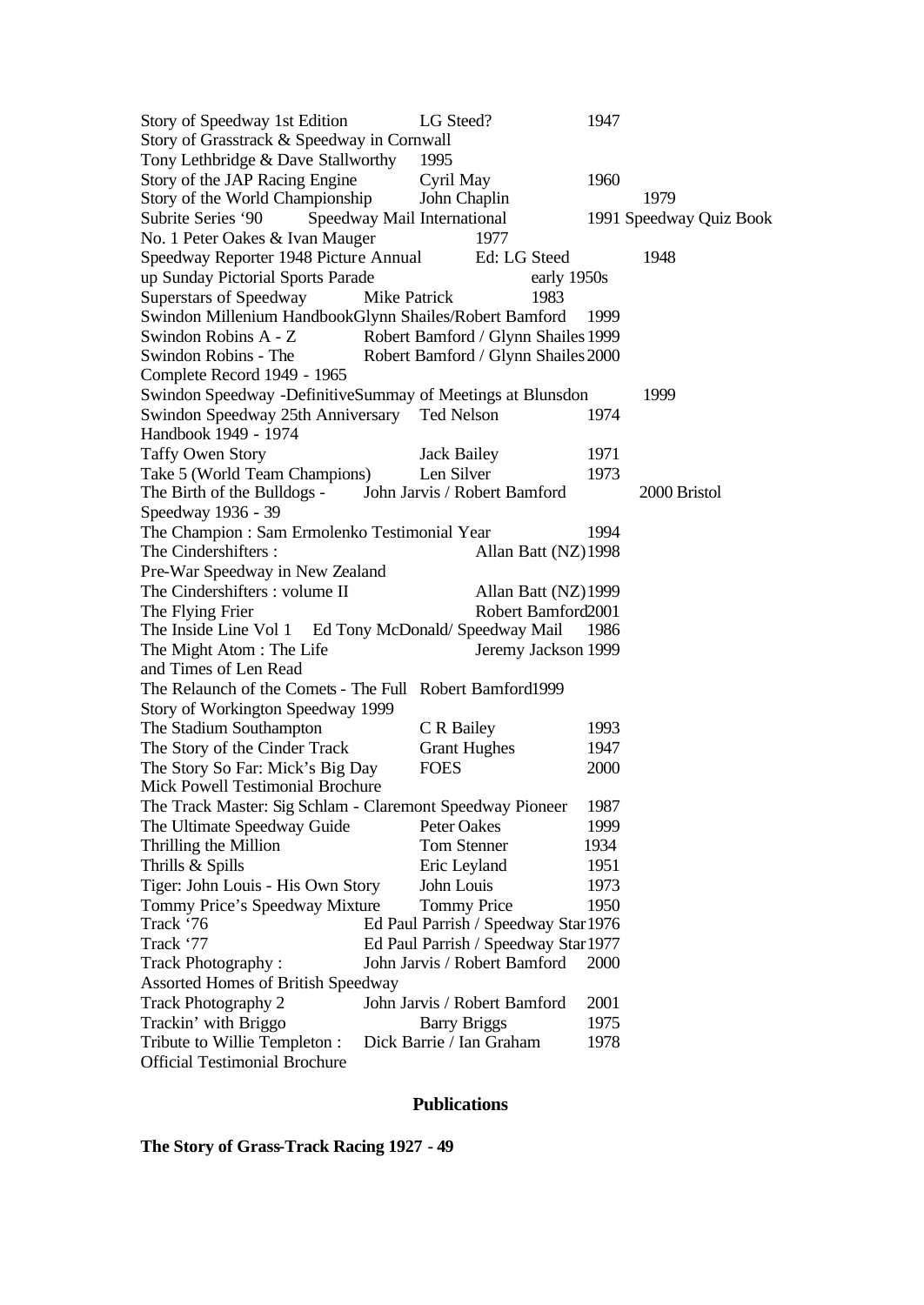Grass track racing is a sister sport of speedway and has taken place at a massive number of what were often, one off venues. This book, which rightly calls itself the story of grass track racing, rather than the history of the sport, gives an interesting insight into the sport's development over the years. It has a number of photographs showing the riders, the bikes of the day, and the tracks which vary from dead flat to having more humps than a camel, plus a host of programme covers and adverts for events. If you are interested in the wider sphere of speedway, you should find this one interesting an interesting read and well worth adding to your book collection. **Jim Henry**

Written by **Dave Stallworthy** and **Robert Bamford** it is available from Tempus Publishing Ltd. The Mill, Brimscombe Port, Stroud, Gloucestershire, GL3 2QG priced £12.99 Postage and packaging extra.

## **Speedway in the Thames Valley**

The book which covers Swindon, Oxford and Reading areas is an easy read and is packed full of interesting facts and photographs recording the sport at the venues in the area to the west of London. I had hoped there would be a bit more about Gorse Hill, Swindon but to be fair it was the subject of an earlier publication by one of the two authors, **Robert Bamford**. I also looked for a bit more about the old pre war Longmoor - post war California in Reading venue at Wokingham which is still a bit of a hazy one. Yet again Tempus have produced a winner and I commend this well written history for your bookshelf. **Jim Henry**

Written by **Robert Bamford** and **Glynn Shailes** it is also available from Tempus Publishing Ltd. at the address above. Price £16.99. Postage and packaging extra.

#### **Speedway at The Firs - 1931 - 1939 From Grass to Grosskreutz**

Not much by way of photographs but **Alan Smith** uses his pen to paint a vivid picture of the pre War activity at the famous speedway track in Norwich. To be honest I was painting pictures in my mind's eye of the wee lad climbing into the combination sidecar on his way to visit the first meeting he saw. I tried to visualise the changes as the stadium evolved and so it went on. I was interested to see Bert Spencer nicknamed The Flying Atom - a new one on me. (I have seen him described as Baby Cyclone in that era.) Yes, I did enjoy this book and can only but recommend it to you. **Jim Henry**

Written by **Alan Smith**, and published by Alan Smith Publications it is available from Robert Bamford, 3 The Mews, Gastons Road, Malmesbury, Wiltshire, SN15 OBE priced £10 plus £1.30 P &P.

#### **Southampton Speedway**

This is the second title in Tempus's Images of Sport series following the Bristol Bulldogs title last year. This differs from the Speedway In series, from the same publisher, in that it concentrates on one team and is mainly a photographic history of that team.

In this book Paul Eustace has not attempted to write the definitive history of Southampton Speedway between 1928 and 1963, in fact the text covers only ten or so pages. What the book does do is reveal the history of the personalities both riders and promoters at Bannister Court in portraits, team photographs and action shots. Add this to a series of stadium photographs and programme/advertising graphics and you get a real sense of the great years at this venue. It would be diffficult to find too much missing photo-wise, unless you were a died in the wool Saints supporter in the glory days.

What I found particularly fascinating was the range of pre war Southampton Speedway photographs, which is not something you find too often in such numbers and quality. If readers have previously purchased C R Bailey's book The Stadium Southampton, with this book you will have as complete a photographic record of Bannister Court and the Saints as you could wish for.

As with all Tempus publications, the quality is superb and this is a fascinating book you will want to dip into time and time again. Paul Eustace re-lives his passion for his beloved Saints developed since he first saw them in 1947. Although the definitive history of the team awaits being written (hopefully by one of our subscribers already cataloguing in great detail the history of Southampton, this book fills a gap in the annals of speedway in a superb fashion.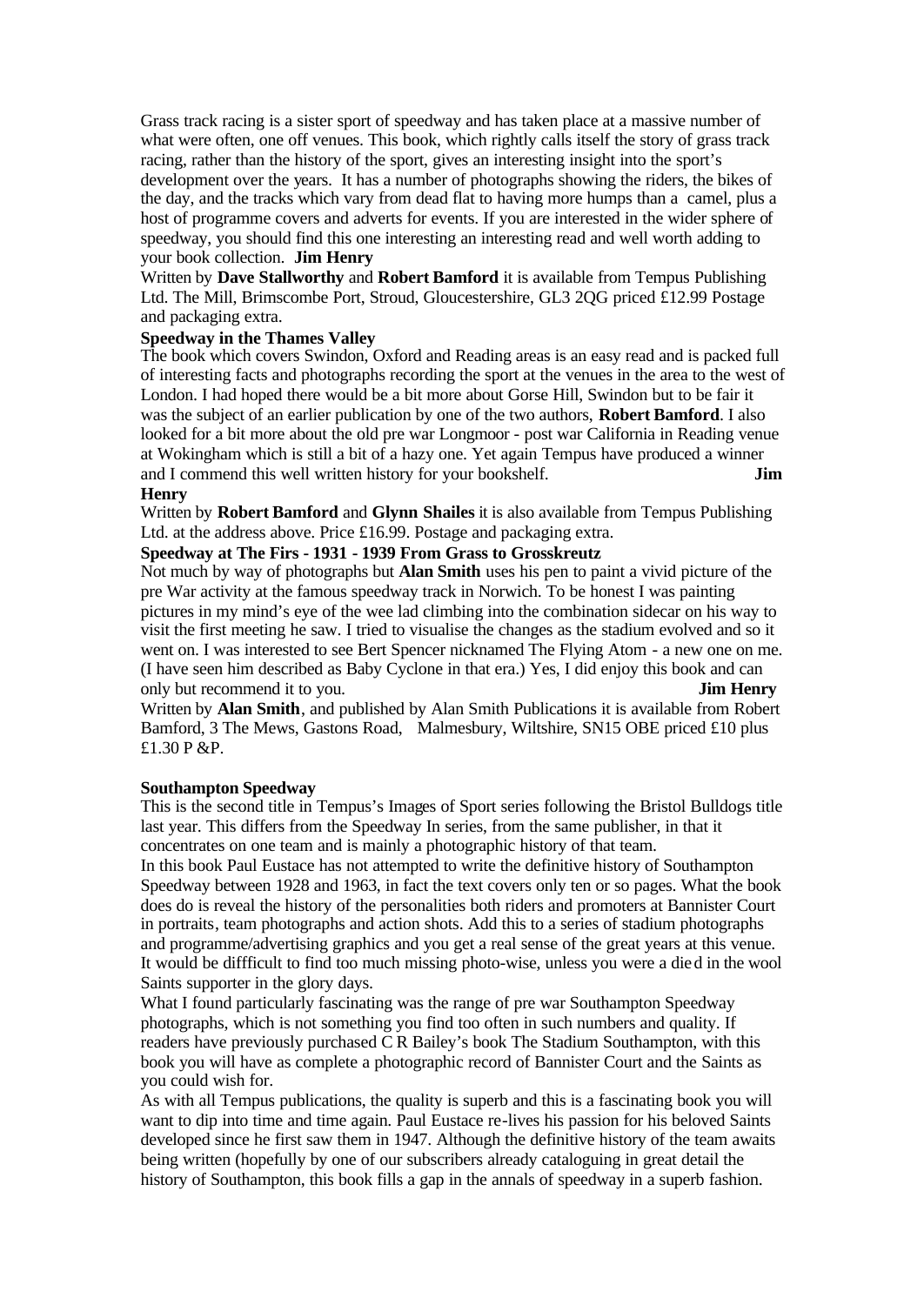Yet again, this is a must for every serious speedway historian's bookshelf.

## **Graham Fraser**

Keep your piggy bank filled for buying new books (and bookcases). Tempus have a few more books in the pipeline which should be out and reviewed in the next edition. Topics include the West Ham, World Championship, the Moran Brothers, and Cradley Heath Speedway. Work is in progress on a few more of the "Speedway In" series. We must thank James Howarth at Tempus and his colleagues for giving speedway publications such a shot in the arm. However, the Tempus formula does tend to shy away from books with lots of statistics and my own book (co-authored with Ian Moultray) was given a bit stick by some reviewers for not carrying any statistical content. Is there a demand for books with a big statistical content like (say) (again) A History of Edinburgh Speedway Part One : The Marine Gardens Years out there? **Jim Henry** 

# **Cigarette Cards**

We continue with **David Hartley**'s excellent record of cigarette cards. We had hoped to conclude with this issue but will complete in the next edition.

Celebrities of Sport

Issued by R & J Hill Ltd., London. A series of 50 cards.

No. 48 Arthur "Bluey" Wilkinson West Ham. Details of Bluey on the back of the card. Sport on Land

A.B.C. Minors (Cinemas). Set of 15 cards.

No.2 Speedway Racing - showing Australia v England. Write up on back of card mentions Peter Craven - 21 year old World Champion.

A Series of 100 Interesting Personalities.

Issued by United Services Manufacturing Co. Ltd. London. Series of 100 cards.

No.37 Tommy Croombs West Ham. Speedway Rider.

Sport

Published by Trucards, 516 London Road, Thornton Heath, Surrey from Natural Colour Photographs by George Austin's Colour Library International Ltd., New Malden, Surrey. Set of 50 cards.

No. 17 Speedway - Showing a rider (David thinks it is Bengt Jansson) in Hackney colours. Write up on speedway on back.

Club Heroes

Pink cards. World of Sport - Venorlandus Ltd., 77 Broadway Market London. A Series of 48 cards

No.8 Peter Collins. Write up on Peter on back.

Famous Dirt Track Riders

Issued by Ogdens, a branch of Imperial Tobacco (of Great Britain and Ireland.)Ltd. Series of 25 cards.

No.8 Sprouts Elder. Action, Portrait and Autograph. Write up on back of card. (Any details of this set 1 - 25?)

Sporting Personalities

Issued by Gallaher Ltd, Virginia House, London&Belfast. Series of 48 cards.

No. 31 Tom Farndon. Portrait. Write up on back.

Champions of 1936

Issued by Ogdens, a branch of Imperial Tobacco (of Great Britain and Ireland.)Ltd. A series of 50 cards.

No.37 Lionel Van Praag. World Speedway Champion. Action. Write up on back.

Giants in Sport

Issued by Barratt & co. Ltd., London. Set of 48 cards. Series A.

No.44 Barry Briggs. Portrait. Full write up on back.

1930 Speedway Stars

Presented with Rover for boys (Comic).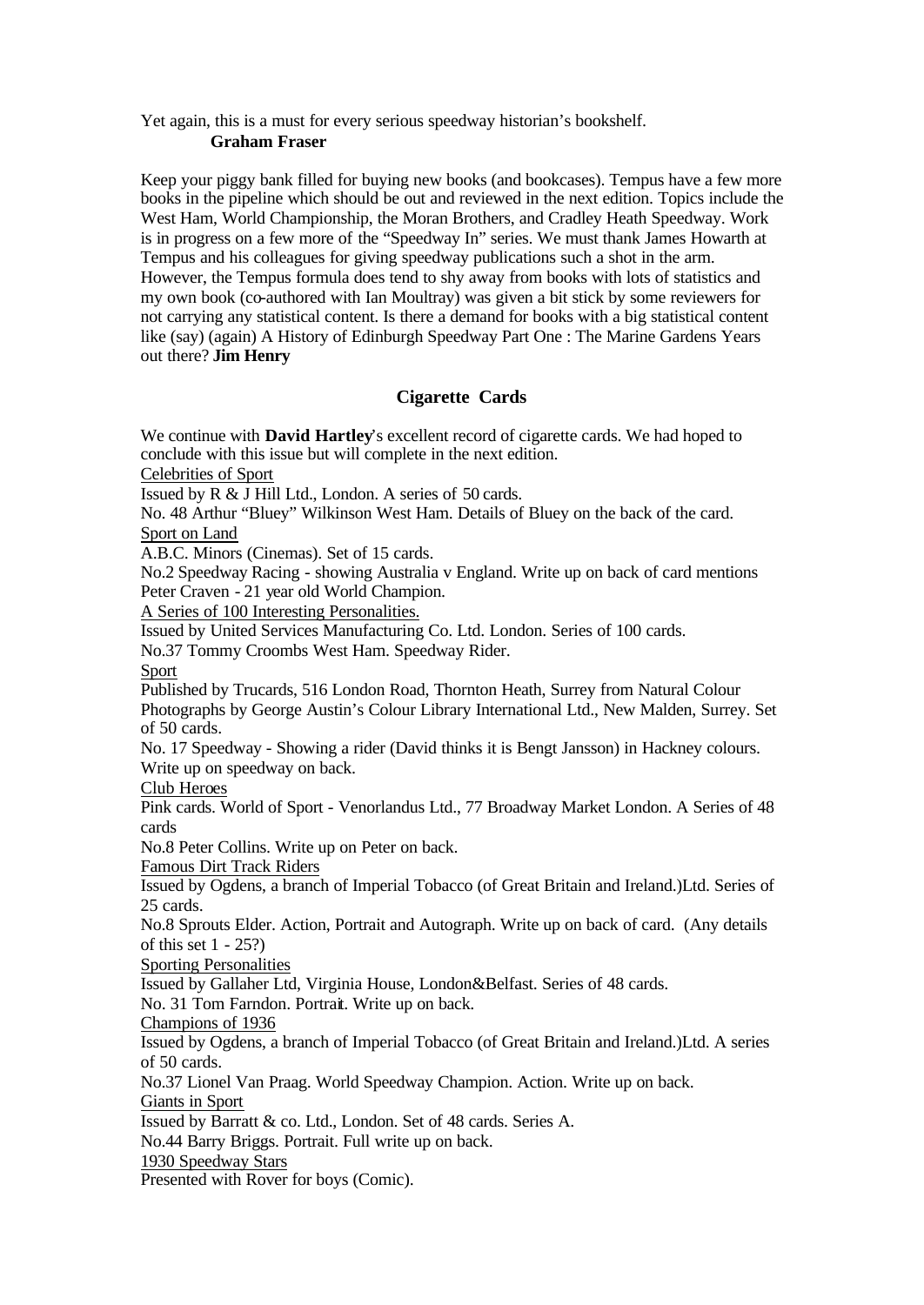No.2 Billy Lamont - Australia. Write up on back. (Any details of this set?) Dirt Track Riders

Smoke Trawler Critic Club Member Cigarettes. A series of 54 cards.

No.34 Sprouts Elder sitting on machine. Write up on back. (Any details of this set 1 - 54?) Dirt Track Riders

J.A. Patterioux Ltd. Manchester. A series of 50 cards.

No.23 Spencer Stratton sitting on his machine. Write up on back. (Any details of this set 1 - 50?)

Kings of Speed

Issued by W.A. & A.C. Churman Imperial Tobaccos Ltd. A series of 50 cards.

No.30 Bluey Wilkinson wearing West Ham colours sitting on his machine. Write up on back. Popular Personalities

Issued by Carreras, Arcadia Works, London. A series of 72 photo cards

No.59 Frank Arthur with signature. Oval shape with write up on back. TBC

## **Glasgow 1940**

Glasgow Lions had seen their 1939 season brought to a premature halt when war broke out but John Stark Hoskins was not one to be phased by a mere war. He brought back speedway to White City and managed to stage six meetings on Wednesday evenings between 8th May and 12th June 1940.

The season opened with a defeat by Belle Vue, who were billed as Manchester for some reason, and featured Frank Varey, Tommy Bateman, Oliver Hart, Alan Butler, Ernie Price, Jack White, Jack Gordon and George Cochbone. Lions had Gruff Garland, Harold Jackson, George Pepper, Maurice Stobart, Jack Hyland, Will Lowther and Laurie Packer. A good crowd saw the Aces win 43 - 40 (anyone with heat details for this match?)

The following week Lions faced West Ham in an 18 heat event winning 59 - 48. Jack Gordon, Ron Johnson and Leo Lungo were new to Lions while West Ham hadKid Curtis, George Saunders, Ron Clarke, Bill Longley and Jack White.

Harringay came up and in a 12 heat match won 43 - 29 thanks to Jack Parker, Ron Mason, Bill Pitcher, Alex Statham, Norman Parker and Jack Hyland. This time Lions had newcomers in the shape of Bill Longley and Bob Lovell.

Another defeat for the Lions by a scratch team called The South in what was Harold Jackson's last meeting at White City. Glasgow added George Greenwood, who had been skipper of the Marine Gardens Thistles in 1939, but he crashed in this meeting, broke his arm and bowed out of the sport he had graced for so many years.

The second last meeting was the Glasgow Open Championship which took the form of a fifteen heat event with the top four scorers facing each other in a run off for the Trophy, Canadian Eric Chitty won from Jack Parker, Gruff Garland and Bill Longley.

The curtain came down after another meeting between Glasgow and Harringay. George Pepper had been down to ride but he was called away to the RAF (where he became a wartime casualty) so his long time mate, Kid Curtis, deputised for him. For the record Lions won the fifteen heat match 51 - 39.

Lions took part in a meeting at Belle Vue and, if the programme is to be believed, it was thought a war-time league was a distinct starter. Belle Vue won the fixture 46 - 37. Proposals for a Scottish Championship meeting on 19th June came to nothing and White City

fell silent until August 1945.

The first meeting involving Glasgow after the war took place at Odsal four days before White City re-opened. Out of interest this was Odsal's ninth meeting of the 1945 season suggesting they opened late June which is almost immediately after VE day.

The major concern about war-time activity to the Government of the day was not the wasteful use of petrol (the cover of the war time Belle Vue programmes carried a message that no petrol was used in the meetings but forgot to mention the petrol used to get the riders to the track) but the potential civilian casualties if the enemy had decided to bomb a stadium full of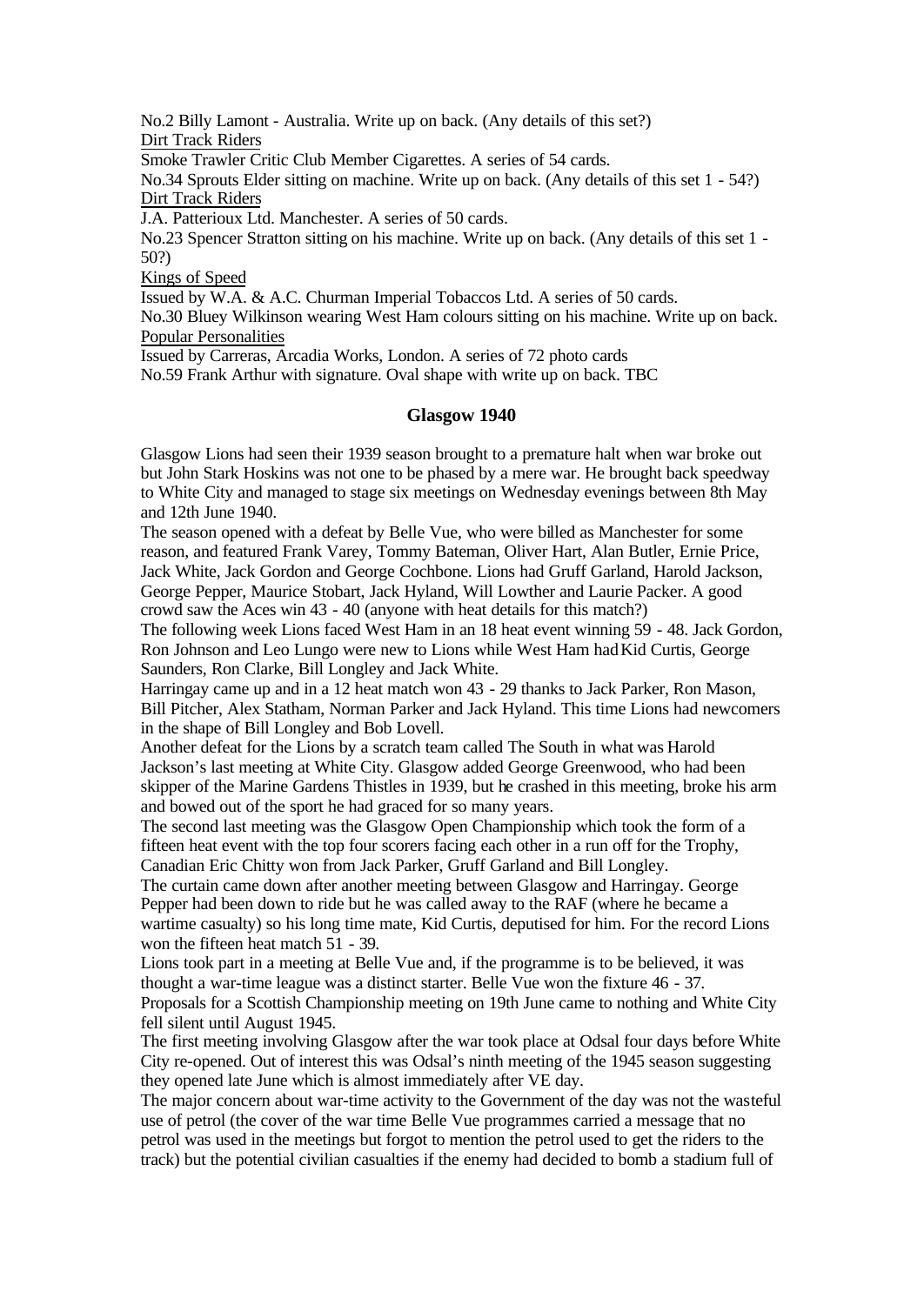people. The concerns did not stop football and why speedway had to take such drastic action is not fully appreciated. **Jim Henry**

### **Your Questionnaire Returns**

Thanks for your information on what you are researching or would like to research. We will publish this information from time to time but in the interim give us a call if you want to know if anyone is working on the same thing as you. We note a bit of interest in foreign activity and wonder if we could build up a list of potential contacts abroad in all parts where speedway takes or has taken place. The questionnaires provided lots of questions - any more requests as the Can You Help section is a vital part of the publication. **Editors** 

#### **Homes of British Speedway**

The track list we published in previous editions requires minor up dates. Firstly, the entry for Aldershot - Boxhalls Lane needs an extra season which the recent discovery of a programme for Sunday 16th August 1931. It is described as the fifth meeting. The riders listed include T.Reale, R.P. West, J. Herridge, F.Fell, J.Barnwell\*, W.Newton, F.Lee, R.Budd, F.H. Bishop, A.Spooner\*, W.Miller, W.Burnett, T.Funnell, W.Fuss, D.Reale and W. Davis. \* The programme has an advert for A Spooner, Motor Engineer, Fleet while there is another advert for Barnwell and Sons, Motor Engineers, Hartley Wintney. Interestingly there seems to have been races on grass and on cinder surfaces. Ross Brady of Hull tells us that in the spring of 2001 he had a spin round the fenceless, and now very sadly dilapidated, fly-tipped, and rubble strewn Heathersfield track at Linlithgow. We can also add, nay welcome, the new venue at Carmarthen in West South Wales which is new to the Conferemce League fold and the return of Wimbledon as a speedway venue.

## **A Speedway Statistics Society?**

**Colin Pike** , 8 Merrow, Hobill Walk, Surbiton, Surrey, KT5 8SL suggested that there should be some way for those interested in speedway statistics coming together. Colin's comments have been echoed by **Mike Terran,** who is based in America, and it begs the question how the idea could be advanced. Maybe if readers who are interested could drop us a line and we could publish a list of those names. **The Speedway Researcher** will give every help to those wishing to get such a Society up and running and act as an organ to publish Society items. **David Nix**

The Editors, who both have been involved in Conference League speedway in the good old Linlithgow days, wish to extend their deepest sympathies to the family and friends of David Nix.

> **The Speedway Researcher is edited and published by : Graham Fraser Jim Henry 7 B Bruce Street, 90 Greenend Gardens, Stirling, FK8 1PD Edinburgh, EH17 7QH**